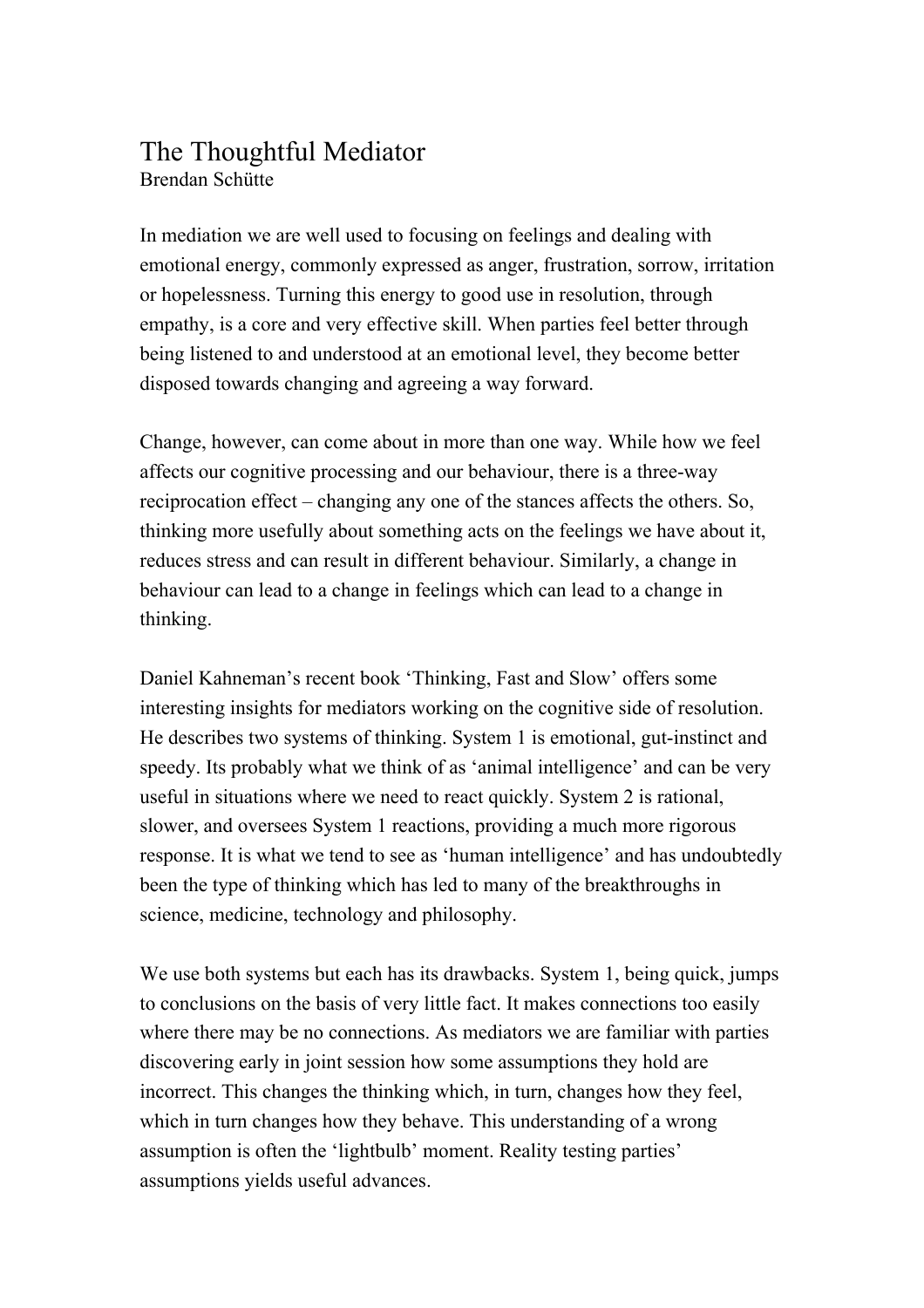But wait a moment ! Isn't System 2 supposed to be watching the System 1 responses ? If so, how did these wrong assumptions survive ? The answer is that System 2 does act as censor, but its drawback is that it is lazy and all too often agrees with whatever System 1 suggests. The customs official simply waves through the holiday crowds, so to speak. This slower type of thinking takes effort and we are so very easily distracted.

Kahneman's book has considerable empirical evidence to support his views and one example is a study of eight parole judges and their decision-making. The judges spent all day reviewing applications for parole with an average time of six minutes on each case. It was found that approvals reached 65% shortly after the judges had a meal, but had reached close to 0% by the time that their next meal was due. It appeared that the default position adopted by the judges was refusal, and this was more likely to be the result as the judges became tired and hungry. The conclusion was not that hungry judges are vindictive, but rather that reasoning requires energy and the type of reasoning needed in hearing parole requests requires a good deal of energy. Note that this is physical energy (i.e. glucose) rather than just what we call 'mental energy'. For mediators working on the parties' cognitive stance, therefore, make sure to provide not only breaks but also energy boosts in the form of biscuits, fruit, chocolate and other nibbles such as jellybeans!

Kahneman also refers to a simple puzzle to test our intuitive responses. Without thinking this through, what is your answer to the following puzzle ? A bat and a ball cost  $\epsilon$ 1.10. The bat costs one euro more than the ball. How much does the ball cost?

The lesson is that intuitive responses can often be wrong, while a more thoughtful response requires energy and a focus that we just may not be up to right now.

For mediators, there is a rich vein of ore in the parties' thinking which is worth examining in detail. What assumptions have been made, not just about the conflict but also about other matters – what responsibilities do you think employees have in the workplace, how do you think neighbours should live